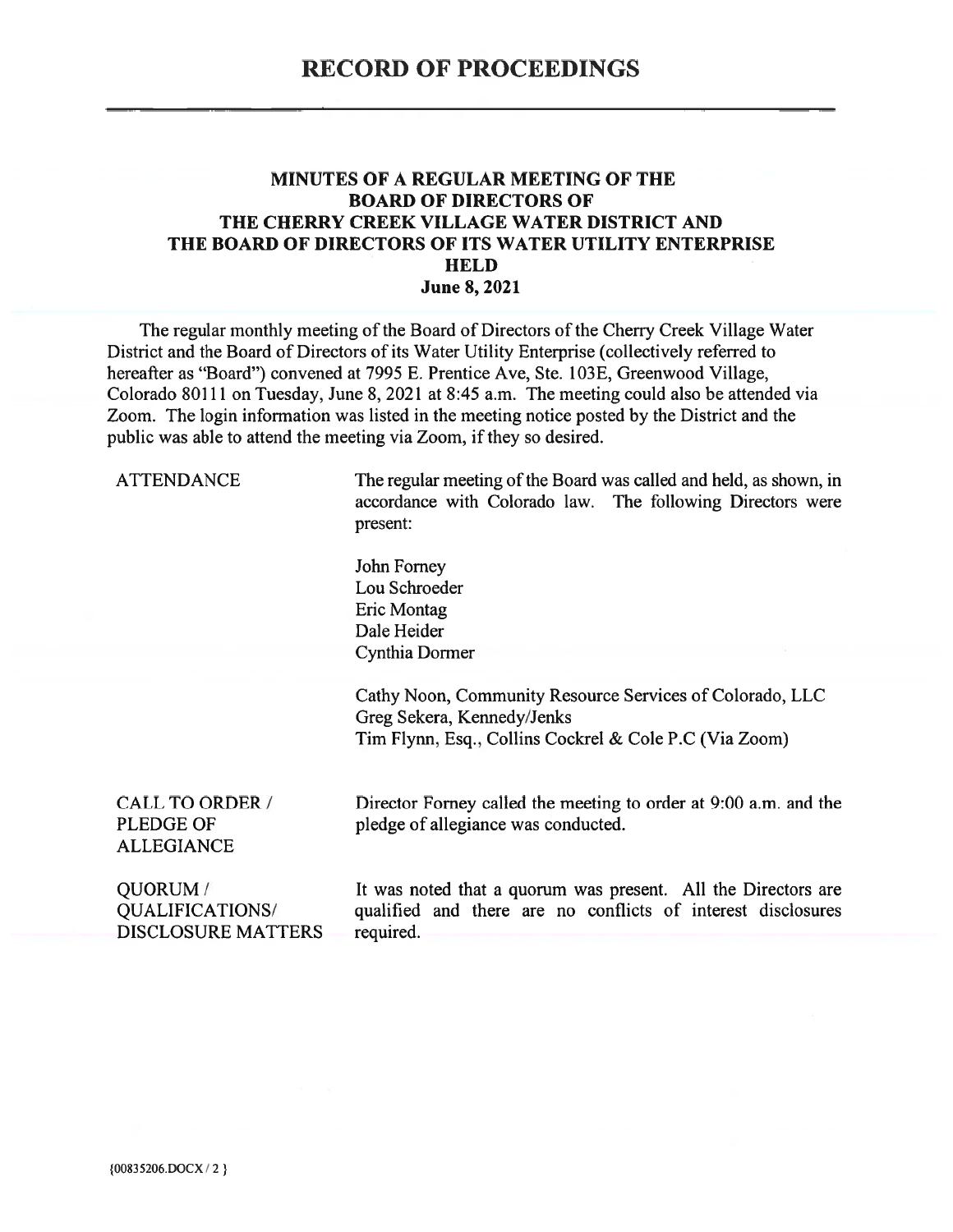| <b>ADMINISTRATIVE</b><br><b>MATTERS</b> | Agenda: Upon review and discussion of the agenda and a motion<br>duly made, seconded and, upon vote, unanimously carried, the<br>Board amended the agenda by adding V.A. GIS.                                                                                                                                                                                                                                                                                                    |
|-----------------------------------------|----------------------------------------------------------------------------------------------------------------------------------------------------------------------------------------------------------------------------------------------------------------------------------------------------------------------------------------------------------------------------------------------------------------------------------------------------------------------------------|
|                                         | Minutes: The Minutes of the May 11, 2021, Regular Board<br>meeting were presented to the Board. Following review and<br>discussion, upon a motion duly made, seconded and, upon vote,<br>unanimously carried, the minutes were approved as presented.                                                                                                                                                                                                                            |
| PUBLIC COMMENT                          | There were none.                                                                                                                                                                                                                                                                                                                                                                                                                                                                 |
| <b>FINANCIAL MATTERS</b>                | Review and Approve Payment of Claims: Ms. Noon reviewed the<br>June 8, 2021, claims represented by check numbers 1351 - 1355<br>totaling \$13,069.36 and claim Auto-Payments to Denver Water<br>totaling \$28,343.52 and Director Checks totaling \$461.75 to reflect<br>grand total claims of \$41,874.63. Following review and discussion,<br>upon motion duly made, seconded and, upon vote, unanimously<br>carried, the Board approved the June 8, 2021 claims as presented. |
|                                         | Review Cash Position and Fund Allocation: Ms. Noon reviewed<br>the Cash Position with the Board for the period May 31, 2021,<br>adjusted as of June 3, 2021. Following review and discussion, upon<br>motion duly made, seconded and, upon vote, unanimously carried,<br>the Board accepted the Cash Position.                                                                                                                                                                   |
|                                         | <b>Financial Statements: Ms. Noon reviewed the Financial Statements</b><br>for the period ending May 31, 2021. After review, upon motion duly<br>made, seconded and, upon vote, unanimously carried, the Board<br>accepted the Financial Statements as presented.                                                                                                                                                                                                                |
|                                         | Solera Bank CD Maturity: The Solera Bank CD has matured and<br>renewal rates offered are less than other opportunities such as a the<br>Colotrust Edge program or a Money Market Account at Mountain<br>View Bank of Commerce. Upon a motion duly made, seconded<br>and, upon vote, unanimously carried, the Board directed Ms. Noon<br>to proceed with opening a Money Market Account for \$245,000 at                                                                          |
|                                         | Mountain View Bank of Commerce.                                                                                                                                                                                                                                                                                                                                                                                                                                                  |
| <b>DIRECTORS ITEMS</b>                  | Utility Account Delinquencies: Director Heider reviewed the<br>account delinquencies with the Board. There are still 7 accounts at<br>over 60 days and 3 accounts at over 90 days. No shut offs were<br>performed or scheduled at this time.                                                                                                                                                                                                                                     |

GIS: Director Forney shared an article on GIS and discussion about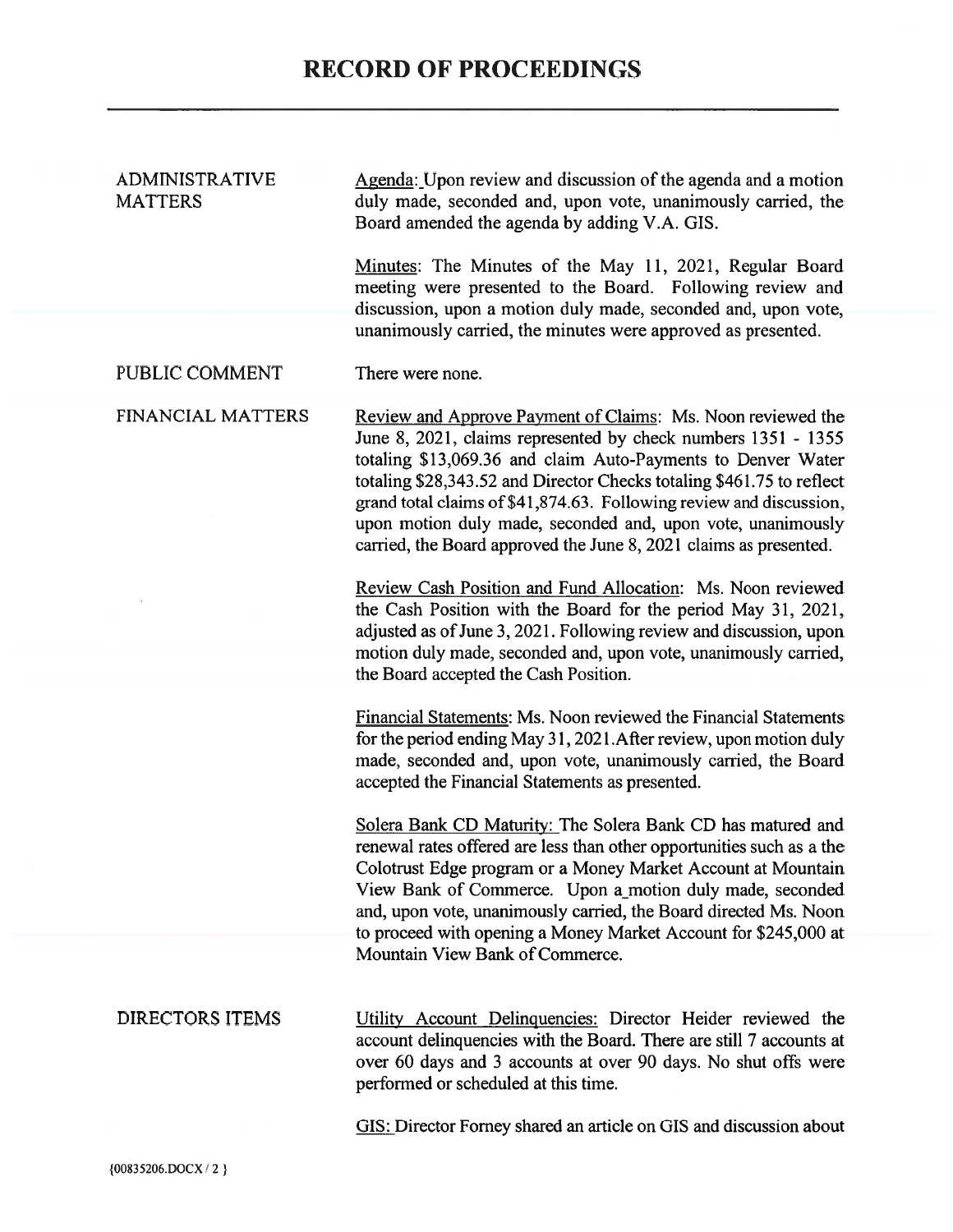# **RECORD OF PROCEEDINGS**

|                                               | how the District's GIS will perform was had. As soon as the new<br>meters are installed, all equipment will be updated in the District's<br>GIS.                                                                                                                                                                                                                                         |
|-----------------------------------------------|------------------------------------------------------------------------------------------------------------------------------------------------------------------------------------------------------------------------------------------------------------------------------------------------------------------------------------------------------------------------------------------|
| <b>MANAGEMENT ITEMS</b>                       | The Board<br>Review Consumption Report:<br>reviewed<br>the<br>Consumption Report. It was noted that consumption is down due to<br>the abnormally wet spring weather.                                                                                                                                                                                                                     |
| <b>MAINTENANCE AND</b><br>OPERATIONAL MATTERS | Engineering Report: Mr. Sekera reviewed his engineering report<br>with the Board, which is made a part of these Minutes.<br>Replacement Meter Program: Acquiring computer chips for the<br>meters continues to be a challenge for Badger Meter. No equipment<br>has been shipped and the program will begin when it does.                                                                |
|                                               | EPA Risk and Resiliency Assessment: Ms. Noon and Mr. Sekera<br>updated the Board on the Risk and Resiliency Assessment for the<br>EPA now required every five years for Districts serving a<br>population of 3301-49,999. There is work under way to comply<br>with EPA with a due date of June 30 <sup>th</sup> and by the end of year an<br>emergency response plan must be submitted. |
| <b>LEGAL</b>                                  | Covid 19- Matters: There is nothing new to report at this time.                                                                                                                                                                                                                                                                                                                          |
|                                               | Update on Badger Meter Master Agreement: Mr. Flynn is<br>working on an update to the District's Rules and Regulations to<br>address the Badger Master Meter Agreement requirements for the<br>District's customers to access to the new meter software.                                                                                                                                  |
| <b>ADJOURNMENT</b>                            | There being no further business to come before the Board, upon a<br>motion made, seconded and upon vote, unanimously carried, the<br>meeting was adjourned at 10:16 a.m.                                                                                                                                                                                                                 |
|                                               | Respectfully submitted,                                                                                                                                                                                                                                                                                                                                                                  |
|                                               | $\overline{a}$                                                                                                                                                                                                                                                                                                                                                                           |

Secretary for the Meeting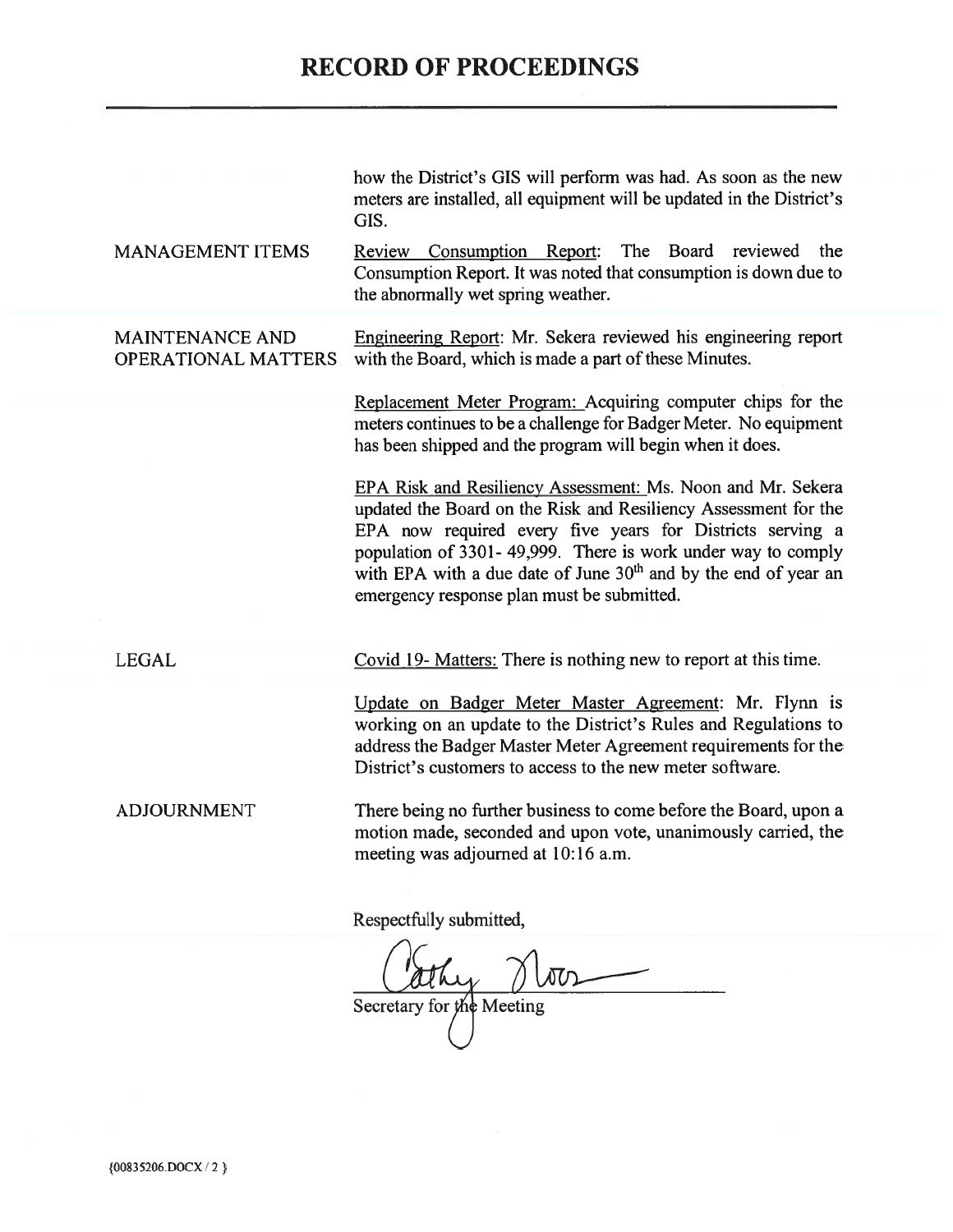

June 2, 2021

### Memorandum

| To:      | Cathy Noon, District Manager                                                                                                               |
|----------|--------------------------------------------------------------------------------------------------------------------------------------------|
| From:    | Greg S. Sekera, P.E.                                                                                                                       |
| Subject: | Engineering Report for Board of Directors Meeting on June 8, 2021<br><b>Cherry Creek Village Water District</b><br>KJ Job No. 2146003*GENW |

Briefly presented below are the items that we have been involved in during the past month.

- 1. Residential Meter Replacement Project We continue to coordinate with Badger and Keystone Utility Services (KUS) regarding the schedule to start the meter installations. We are anticipating delivery of the initial meter equipment in June and KUS will likely begin installations the week of June 21. A notification letter was sent to all customers who will be receiving a new meter.
- 2. System Maintenance We coordinated the following maintenance items during the past month:
	- Master Meters The most recent meter readings indicated that the Yosemite meter delivered 23% of the flow and the Dayton meter delivered 77%. Total water supplied to the District was 4.7 MG for the May period (approx. 0.2 MG less than the prior period).
	- PRVs There are currently no issues or concerns with the PRVs. C&L will replace the Dayton 6-inch PRV valve this summer now that the Yosemite Meter is complete.
	- **Meter Transponders** There were three new failures reported for the May readings. There are approximately 40 meters with failed transponders. Manual reads were performed for the two school meters by C&L for the May readings.
	- Customer Complaints and Investigations The following are investigations performed at the request of customers this past month.
		- a. No significant issues in May. There were two potential leaks reported by customers but upon investigation by C&L they were not District related.
	- **Fire Hydrant and Valve Maintenance** No activity related to valve and fire hydrant repairs. Coordinating with C&L for valve and hydrant repairs from last years inspections.
	- GIS Working on minor edits. Waiting for new meters to be installed to add meter data.
	- Fire Hydrant Meter The following fire hydrant permits were issued:
		- a. None.
	- **Water Line Breaks** No emergencies or water line breaks in May.
	- Facility Locates Locate requests were at a typical level in May.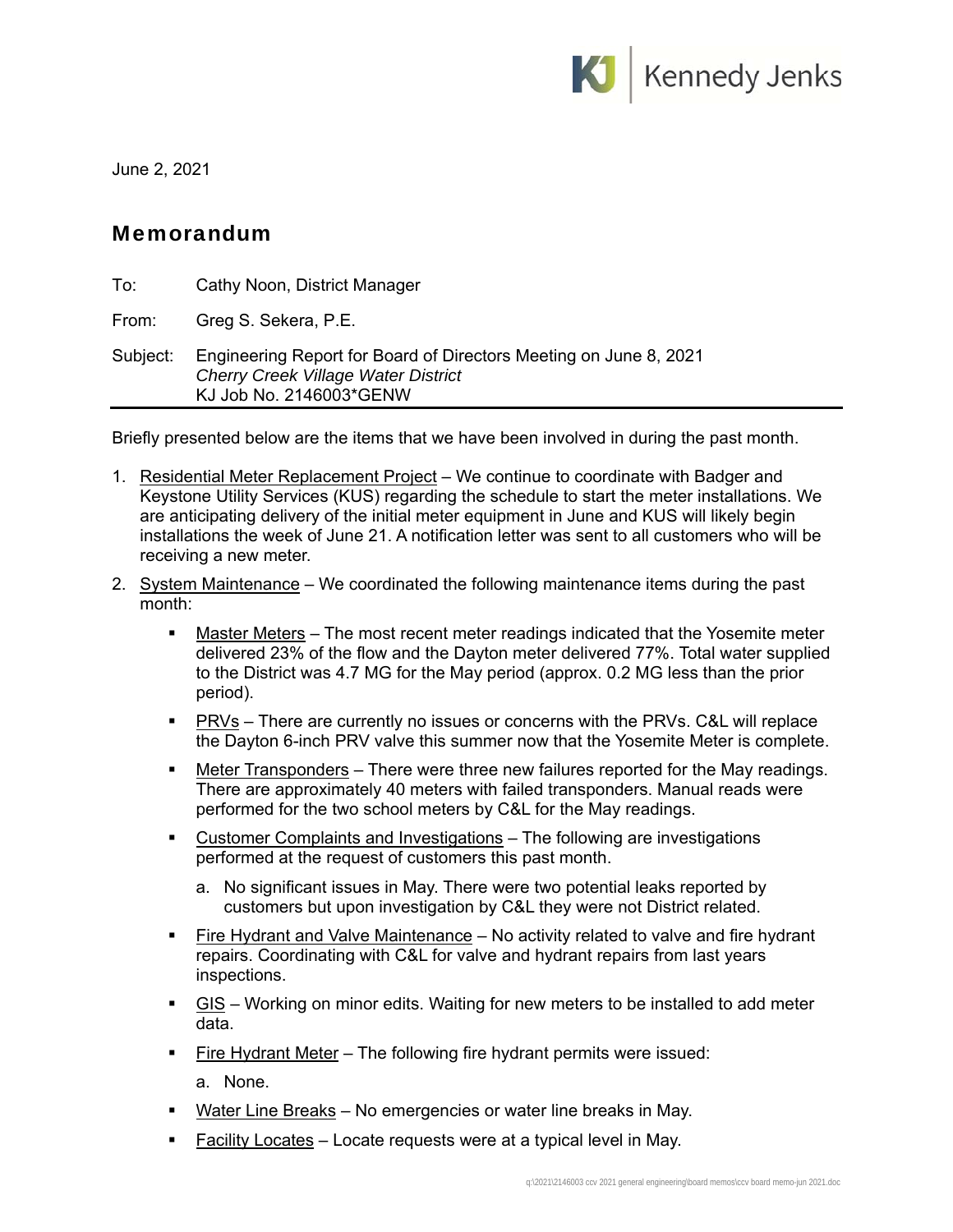## Memorandum

Cathy Noon, District Manager June 3, 2021 Page 2



■ Maintenance Tracking – A copy of the maintenance tracking/schedule is attached.